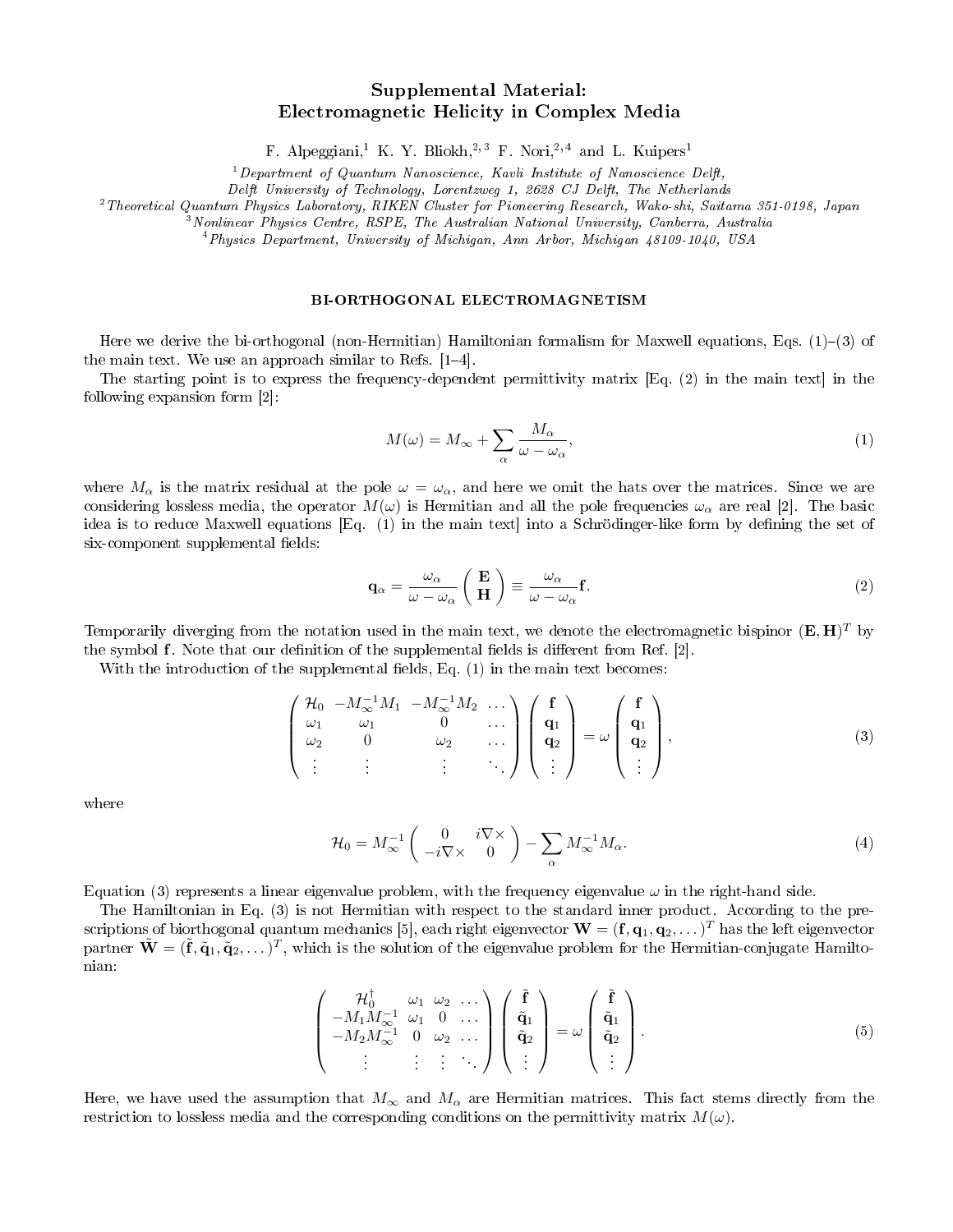Expressing  $\tilde{\mathbf{q}}_{\alpha}$  from the lower equations of the set (5),  $\tilde{\mathbf{q}}_{\alpha} = -M_{\alpha}M_{\infty}^{-1}\tilde{\mathbf{f}}/(\omega - \omega_{\alpha})$ , and substituting it into the first Eq.  $(5)$ , we obtain:

$$
\begin{pmatrix} 0 & i\nabla \times \\ -i\nabla \times & 0 \end{pmatrix} M_{\infty}^{-1} \tilde{\mathbf{f}} = \omega \left[ M_{\infty} + \sum_{\alpha} \frac{M_{\alpha}}{\omega - \omega_{\alpha}} \right] M_{\infty}^{-1} \tilde{\mathbf{f}}.
$$
 (6)

Comparing this equation with the original Maxwell's equations, we immediately find:

$$
\tilde{\mathbf{f}} = M_{\infty} \mathbf{f}, \qquad \tilde{\mathbf{q}}_{\alpha} = -\frac{M_{\alpha}}{\omega - \omega_{\alpha}} \mathbf{f}.
$$
\n(7)

Next, for an operator  $\hat{O}$ , it is natural to define the local expectation value using the biorthogonal pair of the "extended" eigenvectors  $\mathbf{W} = (\mathbf{f}, \mathbf{q}_1, \mathbf{q}_2, \dots)^T$  and  $\tilde{\mathbf{W}} = (\tilde{\mathbf{f}}, \tilde{\mathbf{q}}_1, \tilde{\mathbf{q}}_2, \dots)^T$ :

$$
O = g \operatorname{Re} \left( \tilde{\mathbf{W}}^{\dagger} \hat{O} \mathbf{W} \right) = g \operatorname{Re} \left( \tilde{\mathbf{f}}^{\dagger} \hat{O} \mathbf{f} + \sum_{\alpha} \tilde{\mathbf{q}}^{\dagger}_{\alpha} \hat{O} \mathbf{q}_{\alpha} \right). \tag{8}
$$

Substituting here Eqs. (2) and (7), we derive Eq. (4) of the main text:

$$
O = g \operatorname{Re} \left[ (M_{\infty} \mathbf{f})^{\dagger} \hat{O} \mathbf{f} - \sum_{\alpha} \frac{\omega_{\alpha}}{(\omega - \omega_{\alpha})^2} (M_{\alpha} \mathbf{f})^{\dagger} \hat{O} \mathbf{f} \right] = g \operatorname{Re} \left( \tilde{\psi}^{\dagger} \hat{O} \psi \right), \tag{9}
$$

where the bispinor  $\psi = \mathbf{f} = (\mathbf{E}, \mathbf{H})^T$  (recovering the notation of the main text), and the adjoint bispinor reads:

$$
\tilde{\psi} = \left( M_{\infty} - \sum_{\alpha} \frac{\omega_{\alpha}}{(\omega - \omega_{\alpha})^2} M_{\alpha} \right) \mathbf{f} = \frac{\partial [\omega M(\omega)]}{\partial \omega} \left( \begin{array}{c} \mathbf{E} \\ \mathbf{H} \end{array} \right).
$$
\n(10)

This result is exactly equivalent to Eq. (3) in the main text. Note that, in order to derive Eq. (9), it is essential to use a biorthogonal basis where the medium parameters appear explicitly only in the adjoint eigenvector  $\psi$ , as opposed, for instance, to a different choice of the basis where the medium parameters are symmetrized between  $\psi$  and  $\tilde{\psi}$ . This condition ensures that the medium parameters are not subject to the action of the operator  $\hat{O}$ .

## HELICITY DENSITY AND CONSERVATION IN THE TIME DOMAIN

The Hamiltonian formulation of electromagnetism that we have described in the previous section and extensively used in the main text is naturally formulated in the frequency domain, as it is based on describing the fields as frequency eigenmodes of an effective Hamiltonian. Here we introduce a time-domain expression for the helicity density and its conservation law (continuity equation), which reduces to the frequency-domain helicity density presented in the main text in the case of monochromatic fields. In this section, we mostly use the approach suggested by Philbin [6].

Following Ref. [6], we write the permittivity and the permeability as series expansions in the frequency variable, and we convert them to time-dependent differential operators using the  $\omega \to i\partial_t$  replacement:

$$
\varepsilon(\mathbf{r}, \omega) = \sum_{n} \varepsilon_{2n}(\mathbf{r}) \omega^{2n} \longrightarrow \varepsilon(\mathbf{r}, i\partial_{t}) = \sum_{n} \varepsilon_{2n}(\mathbf{r}) i^{2n} \frac{\partial^{2n}}{\partial t^{2n}},
$$

$$
\mu(\mathbf{r}, \omega) = \sum_{n} \mu_{2n}(\mathbf{r}) \omega^{2n} \longrightarrow \mu(\mathbf{r}, i\partial_{t}) = \sum_{n} \mu_{2n}(\mathbf{r}) i^{2n} \frac{\partial^{2n}}{\partial t^{2n}}.
$$
(11)

We consider the time-dependent electric and magnetic fields and displacements,  $\mathcal{E}(\mathbf{r},t)$ ,  $\mathcal{H}(\mathbf{r},t)$ ,  $\mathcal{D}(\mathbf{r},t)$ , and  $\mathcal{B}(\mathbf{r},t)$ , satisfying Maxwell's equations in the time domain, as well as the vector-potentials  $\mathcal{A}(\mathbf{r},t)$  and  $\mathcal{C}(\mathbf{r},t)$ , which are related to the fields as:

$$
\mathcal{B} = \nabla \times \mathcal{A}, \quad \mathcal{D} = -\nabla \times \mathcal{C}, \quad \mathcal{E} = -\partial_t \mathcal{A}, \quad \mathcal{H} = -\partial_t \mathcal{C}.
$$
 (12)

It is always possible to define the potentials in this way in the absence of free charges because  $\mathcal D$  and  $\mathcal B$  are solenoidal fields.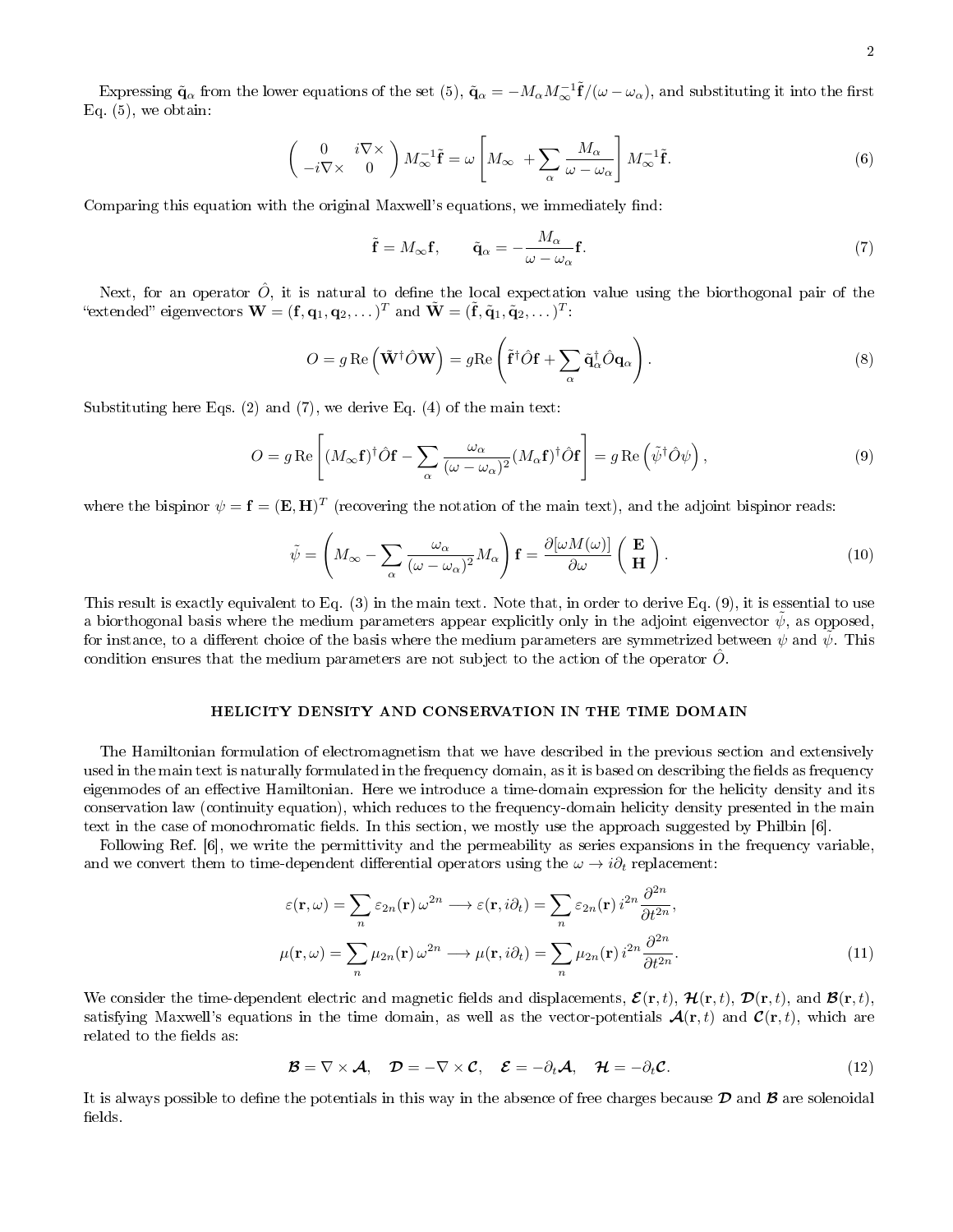We also introduce the modified potentials

$$
\mathcal{A}'(\mathbf{r},t) = \nu(\mathbf{r},i\partial_t)Z^{-1}(\mathbf{r},i\partial_t)\mathcal{A}(\mathbf{r},t), \qquad \mathcal{C}'(\mathbf{r},t) = \nu(\mathbf{r},i\partial_t)Z(\mathbf{r},i\partial_t)\mathcal{C}(\mathbf{r},t), \qquad (13)
$$

where  $Z(\mathbf{r}, i\partial_t)$  and  $\nu(\mathbf{r}, i\partial_t)$  correspond to the optical impedance  $Z(\mathbf{r}, \omega)$  and the phase factor  $\nu(\mathbf{r}, \omega)$  defined in the main text. Note that the products  $\nu(\omega)Z(\omega)$  and  $\nu(\omega)Z^{-1}(\omega)$  are always real, and these can be extended to the negative-frequency axis to be an even function of  $\omega$ . Therefore, these products can be formally treated as a differential operator similar to  $\varepsilon(i\partial_t)$  or  $\mu(i\partial_t)$ , provided that these are sufficiently regular in the frequency range under consideration.

We now introduce the following expression for the helicity density in the time domain:

$$
\mathfrak{S}(\mathbf{r},t) = \frac{1}{8\pi} \Big\{ \mathcal{H}(\mathbf{r},t) \cdot \mu(\mathbf{r},i\partial_t) \mathcal{A}'(\mathbf{r},t) - \mathcal{E}(\mathbf{r},t) \cdot \varepsilon(\mathbf{r},i\partial_t) \mathcal{C}'(\mathbf{r},t) + \sum_{n} \sum_{m=1}^{2n} (-1)^{n+m} \left[ \partial_t^{m-1} \mathcal{C}'(\mathbf{r},t) \cdot \varepsilon_{2n}(\mathbf{r}) \partial_t^{2n-m+1} \mathcal{E}(\mathbf{r},t) - \partial_t^{m-1} \mathcal{A}'(\mathbf{r},t) \cdot \mu_{2n}(\mathbf{r}) \partial_t^{2n-m+1} \mathcal{H}(\mathbf{r},t) \Big] \Big\}.
$$
 (14)

For monochromatic fields, when  $\mathcal{E}(\mathbf{r},t) = \text{Re}[\mathbf{E}(\mathbf{r},\omega)e^{-i\omega t}]$ , and similarly for  $\mathcal{H},\ \mathcal{A}'$ , and  $\mathcal{C}'$ , the time-averaged value of the helicity density (14) yields:

$$
\mathfrak{S}(\mathbf{r}) = \frac{1}{16\pi} \text{Re} \left[ \tilde{\mu}(\mathbf{r}, \omega) \mathbf{H}(\mathbf{r}, \omega)^* \cdot \mathbf{A}'(\mathbf{r}, \omega) - \tilde{\varepsilon}(\mathbf{r}, \omega) \mathbf{E}(\mathbf{r}, \omega)^* \cdot \mathbf{C}'(\mathbf{r}, \omega) \right]. \tag{15}
$$

Furthermore, for monochromatic fields we have  $\mathbf{E} = i\omega \mathbf{A}$  and  $\mathbf{H} = i\omega \mathbf{C}$ , and the helicity density becomes:

$$
\mathfrak{S} = g \operatorname{Im} \left[ -\tilde{\varepsilon} \nu Z \mathbf{E}^* \cdot \mathbf{H} + \tilde{\mu} \nu Z^{-1} \mathbf{H}^* \cdot \mathbf{E} \right],\tag{16}
$$

which is exactly equivalent to Eq. (10) in the main text.

We now go back to the time-domain Eq.  $(14)$ . We consider a medium with the following additional conditions:

$$
\nabla(\nu Z) = \nabla(\nu Z^{-1}) = 0. \tag{17}
$$

These correspond to a generalized homogeneity of the optical impedance (including the phase factor  $\nu$ ). Under conditions  $(17)$ , it is possible to show that the time-domain helicity density  $(14)$  satisfies the following continuity equation (conservation law):

$$
\partial_t \mathfrak{S}(\mathbf{r}, t) + \nabla \cdot \mathbf{\Sigma}(\mathbf{r}, t) = 0,\tag{18}
$$

with the helicity flux

$$
\Sigma(\mathbf{r},t) = \frac{1}{8\pi} \left[ \mathcal{E}(\mathbf{r},t) \times \mathcal{A}'(\mathbf{r},t) + \mathcal{H}(\mathbf{r},t) \times \mathcal{C}'(\mathbf{r},t) \right]. \tag{19}
$$

One can check the relation (18) using the identity

$$
\partial_t \left[ \sum_n \sum_{m=1}^{2n} (-1)^{n+m} \partial_t^{m-1} \mathbf{F} \cdot \varepsilon_{2n} \partial_t^{2n-m} \mathbf{G} \right] = \left[ \varepsilon(i\partial_t) \mathbf{F} \right] \cdot \mathbf{G} - \mathbf{F} \cdot \left[ \varepsilon(i\partial_t) \mathbf{G} \right],\tag{20}
$$

which can be verified by explicit (albeit lengthy) calculations.

For monochromatic fields, the helicity flux becomes:

$$
\mathbf{\Sigma} = g \operatorname{Im} (\nu Z^{-1} \mathbf{E}^* \times \mathbf{E} + \nu Z \mathbf{H}^* \times \mathbf{H}). \tag{21}
$$

Notably, although in free space the helicity flux coincides with the spin angular momentum density  $S$  [7–9], this is not the case in a medium,  $\Sigma \neq S$ , where the spin density is given in Eq. (5) of the main text [10, 11]. In the case of nondispersive materials (i.e.,  $\tilde{\mu} = \mu$  and  $\tilde{\varepsilon} = \varepsilon$ ), the helicity flux and the spin density are proportional to each other with a factor equal to the local refractive index:  $\Sigma = S/n$ . In the dispersive case, however, the helicity flux and the spin density are not directly related, since they depend on different medium parameters.

We also note that for nondispersive dielectric media, the helicity density  $(15)$ ,  $(16)$ , and flux  $(21)$  coincide with the expression introduced by van Kruining and Götte [12]. Their treatment also allows extensions to some cases of bi-anisotropic media.